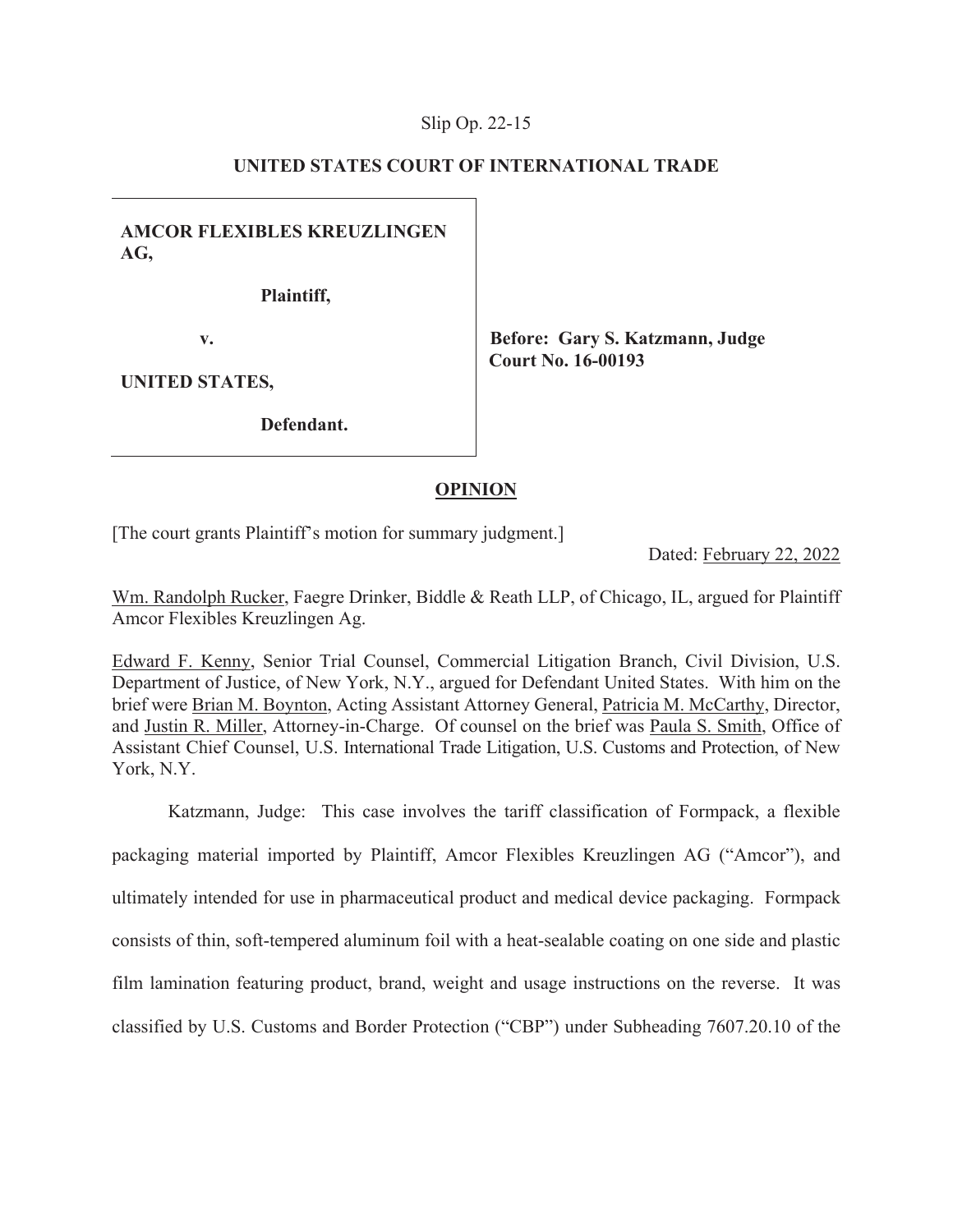Harmonized Tariff Schedule of the United States ("HTSUS")<sup>1</sup> as backed aluminum foil "covered or decorated with a character, design, fancy effect or pattern." Amcor now seeks review of CBP's classification decision, and argues that Formpack is properly classified under Subheading 4911.99.80 as "other printed matter, including printed pictures and photographs" or alternatively under Subheading 7607.20.50 as "other" backed aluminum foil. Mem. of Law in Supp. of Pl.'s Mot. for Summ. J. at 2–3, Jan. 4, 2021, ECF No. 56 ("Pl.'s Br."). The Government opposes Plaintiff's motion and argues that the printed Formpack was properly classified by CBP. Def.'s Mem. in Opp'n to Pl's. Mot. for Summ. J. and in Supp. of Def.'s Cross-Mot. for Summ. J. at 1, Apr. 1, 2021, ECF No. 63 ("Def.'s Br."). The court concludes that Formpack is properly classified within Subheading 7607.20.50 as "other" backed aluminum foil, and accordingly grants Plaintiff's motion for summary judgment and denies the Government's cross-motion.

#### **BACKGROUND**

## *I. Legal and Regulatory Framework for Customs Classification*

Merchandise imported into the United States is classified under the HTSUS, which sets out the tariff rates and statistical categories using a series of nested chapters, headings, and subheadings. In general, the HTSUS's primary headings describe broad categories of merchandise, while its subheadings provide a particularized division of the goods within each category. Proper classification is governed by the General Rules of Interpretation ("GRIs") of the HTSUS as well as the Additional U.S. Rules of Interpretation. See Roche Vitamins, Inc. v. United States, 772 F.3d 728, 730 (Fed. Cir. 2014) (citing Orlando Food Corp. v. United States, 140 F.3d 1437, 1439 (Fed. Cir. 1998)).

<sup>&</sup>lt;sup>1</sup> References to "Chapter," "Heading" or "Subheading" herein refer to the HTSUS.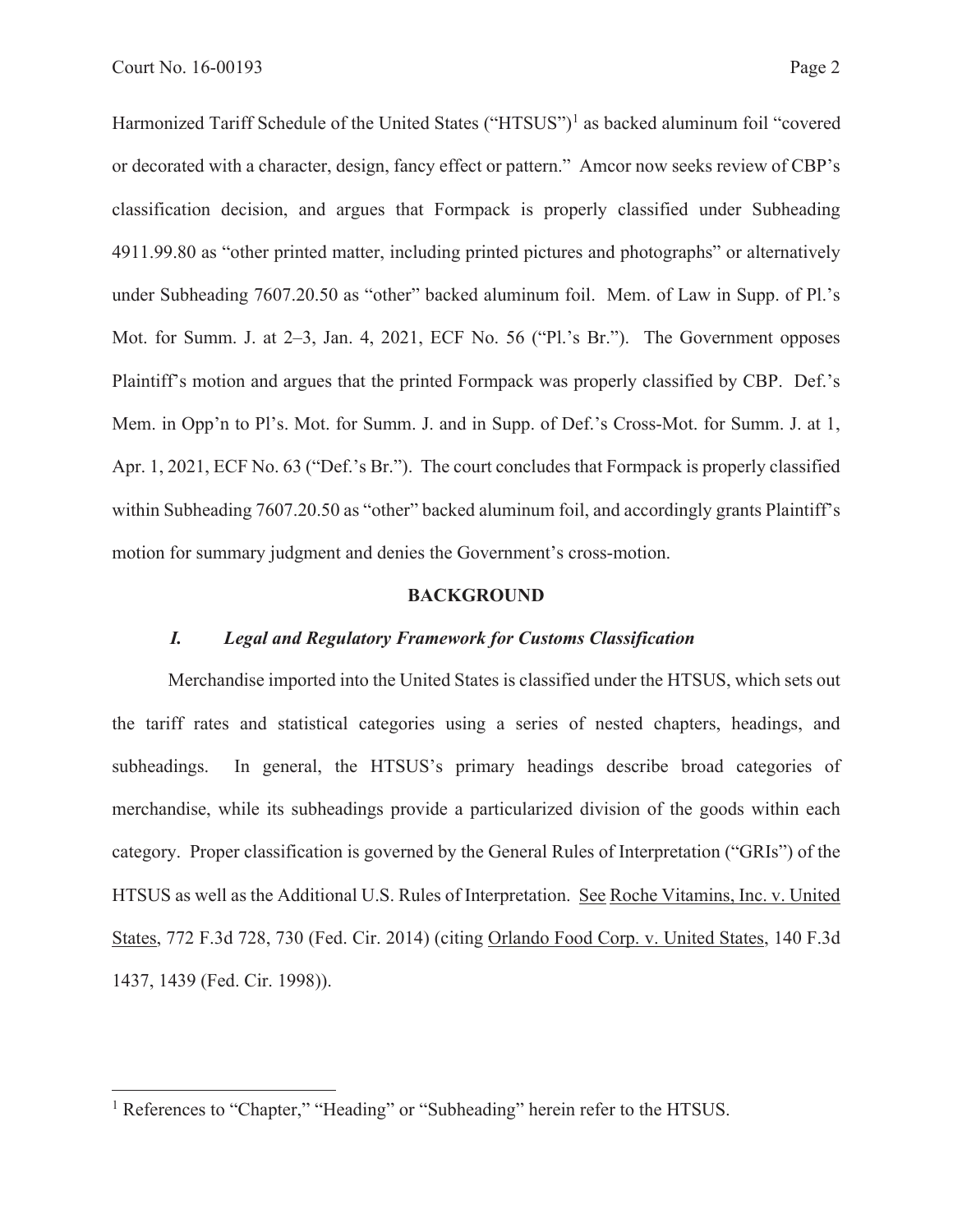Goods imported into the customs territory of the U.S. must first be "entered," or in other words declared to CBP. What Every Member of the Trade Community Should Know About: Tariff Classification 8, U.S. Customs and Border Protection (May 2014) https://www.cbp.gov/sites/default/files/documents/icp017r2\_3.pdf (last visited February 18, 2022). At entry, the importer is obliged to use "reasonable care" to propose an accurate classification and valuation of the goods. Id. CBP is then responsible for determining the final classification and valuation of the goods through a process called "liquidation of the entry." Id. After liquidation of the entry, an importer may seek administrative review of a classification decision by protesting the decision to CBP, which results in an internal review of the decision by a higher level of authority. Id. at 39. If the importer is unsatisfied with the decision resulting from its protest, it may then, as here, seek judicial review. Id.

Judicial review of classification decisions involves two steps. First, the court determines the proper meaning of the terms used in the HTSUS provision, which is a question of law. See Link Snacks, Inc. v. United States, 742 F.3d 962, 965 (Fed. Cir. 2014) (citing Warner-Lambert Co. v. United States, 407 F.3d 1207, 1209 (Fed. Cir. 2005)). Second, the court determines whether the subject merchandise falls within the description of those terms, which is a question of fact. Id. (citing Orlando Food Corp., 140 F.3d at 1439). Where, as here, there is no dispute regarding the nature of the merchandise, "the two-step classification analysis 'collapses entirely into a question of law.'" Id. at 965–66 (quoting Cummins Inc. v. United States, 454 F.3d 1361, 1363 (Fed. Cir. 2006)). In reviewing a classification decision, the court must "consider whether the government's classification is correct, both independently and in comparison with the importer's alternative." Jarvis Clark Co. v. United States, 733 F.2d 873, 878 (Fed. Cir. 1984).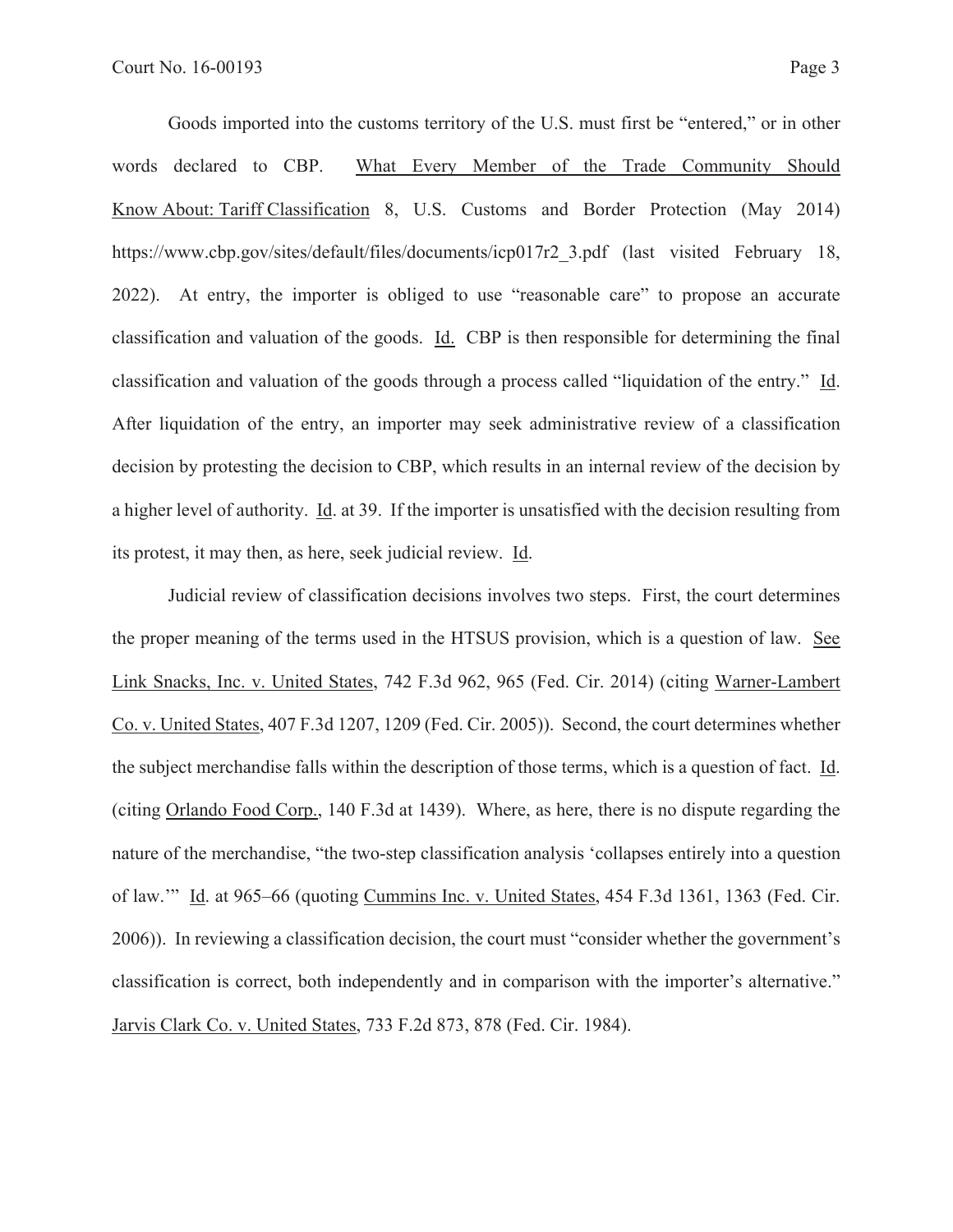To determine the meaning of an HTSUS provision, the court applies the GRIs in numerical order, beginning with GRI 1 and reaching subsequent GRIs if analysis under the preceding GRI does not yield proper classification of the subject merchandise. See Link Snacks, Inc., 742 F.3d at 965; Carl Zeiss, Inc. v. United States, 195 F.3d 1375, 1379 (Fed. Cir. 1999). "The HTSUS is designed so that most classification questions can be answered by GRI 1." Telebrands Corp. v. United States, 36 CIT 1231, 1235, 865 F. Supp. 2d 1277, 1280 (2012), aff'd 522 Fed. Appx. 915 (Fed. Cir. 2013). Under GRI 1, "classification shall be determined according to the terms of the headings and any relative section or chapter notes." GRI 1. Therefore, "a court first construes the language of the heading, and any section or chapter notes in question." Orlando Food Corp., 140 F.3d at 1440.

In practice, the terms employed by the HTSUS are "construed according to their common and commercial meanings, which are presumed to be the same." Carl Zeiss, Inc., 195 F.3d at 1379 (citing Simod Am. Corp. v. United States, 872 F.2d 1572, 1576 (Fed. Cir. 1989)). The court therefore defines HTSUS terms by relying on its own understanding and, if necessary, by "consult[ing] lexicographic and scientific authorities, dictionaries, and other reliable information sources." Id. at 1379 (citation omitted). If more information is needed, the court may also consult the Harmonized Commodity Description and Coding System's Explanatory Notes ("Explanatory Notes" or "ENs"). See StoreWALL, LLC v. United States, 644 F.3d 1358, 1362–63 (Fed. Cir. 2011). Although the "Explanatory Notes are not legally binding, [they] may be consulted for guidance and are generally indicative of the proper interpretation of a tariff provision." Roche Vitamins, Inc., 772 F.3d at 731 (citing Motorola, Inc. v. United States, 463 F.3d 1357. 1362 (Fed. Cir. 2006)).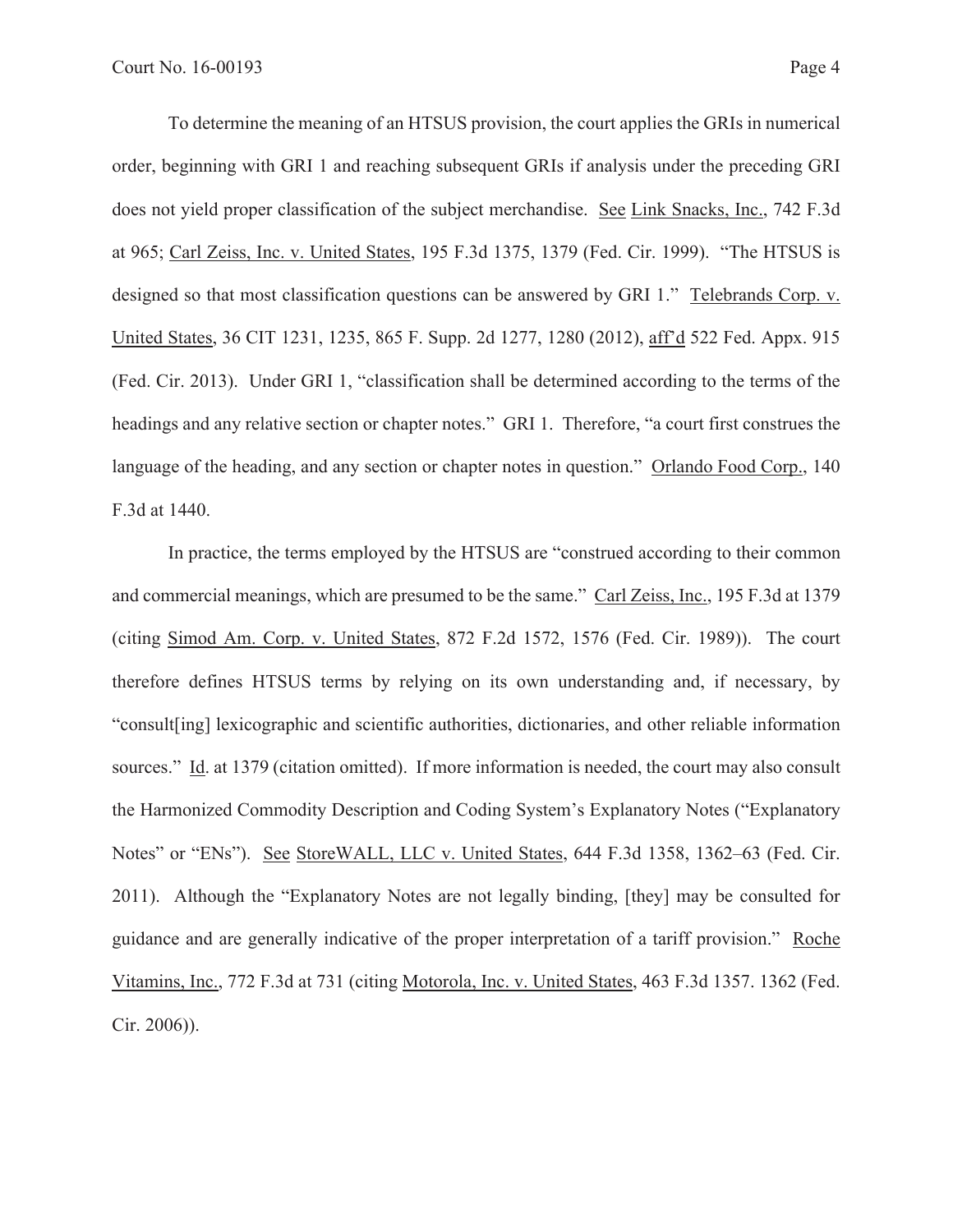## *II. Factual and Procedural History*

The merchandise at issue here entered the United States from June 2011 to December 2013 and was liquidated as entered from April 2012 to October 2014 under Subheading 3921.90.40. Def.'s Br. at Ex. 1. Between August 2012 and February 2015, Plaintiff timely filed seven protests challenging this classification and arguing that Formpack should instead be classified as "backed foil" under Subheading 7607.20.50. Am. Compl. ¶ 4, ECF No. 34, July 9, 2019; Am. Ans. ¶ 4, ECF No. 35, July 23, 2019. After the decision of the Court of Appeals for the Federal Circuit in Alcan Food Packaging v. United States, 771 F.3d 1364 (Fed. Cir. 2014), upholding the CIT's ruling that flexible food packaging materials consisting of aluminum foil sandwiched between either three or four layers of plastic were properly classified as plastics under Subheading 3921.90.40, Plaintiff submitted additional letters to CBP arguing that Formpack was distinguishable from the packaging materials in Alcan Food Packaging. Id.; Def.'s Br. at 3, Ex. 1; see also Alcan Food Packaging, 771 F.3d at 1364. However, in April 2016, CBP denied Amcor's protests on the basis of the Federal Circuit's decision. Def.'s Br. at 3.

On September 27, 2016, Plaintiff commenced this suit to challenge the denial of its protests. Summons, ECF No. 1. After learning during discovery that the Formpack at issue consisted of foil with a layer of plastic film printed using a rotogravure machine, CBP revised its classification to Subheading 7607.20.10, which encompasses backed aluminum foil, "whether or not printed," and "covered or decorated with a character, design, fancy effect or pattern." Def.'s Br. at 3–4. Plaintiff again disagreed, and following this court's decision in Aero Rubber Company, Inc. v. United States, 43 CIT \_\_, 389 F. Supp. 3d 1296 (2019) in May 2019 -- which classified silicone bands printed with text as "printed matter" rather than "articles of plastic" -- amended its complaint to include a claim for classification as "other printed matter" under Subheading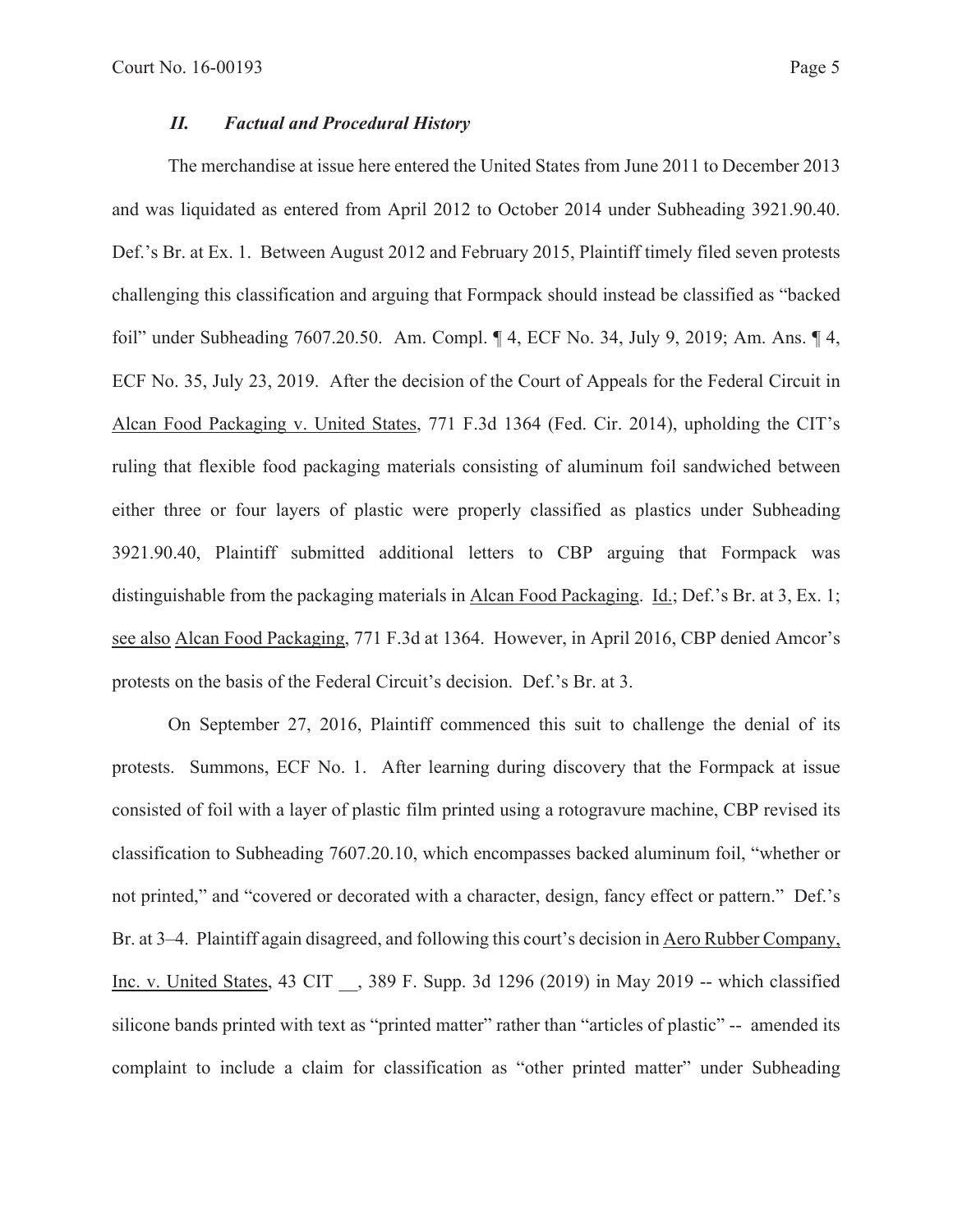4911.99.80. Am. Compl. at 3–4. On January 4, 2021, Plaintiff filed its motion for summary judgment. Pl.'s Br. The Government filed its cross-motion for summary judgment on April 1, 2021. Def.'s Br. Plaintiff responded in opposition to the Government's cross-motion on June 7, 2021, and the Government replied on July 12, 2021. Pl.'s Resp. to Mot. for Summ. J., ECF No. 68 ("Pl.'s Resp."); Def.'s Reply Mem. in Further Supp. of Def.'s Cross-Mot. for Summ. J., ECF No. 71 ("Def.'s Reply"). On November 1, 2021, the court issued a letter providing questions for oral argument. Ct.'s Letter re Questions for Oral Arg., ECF No. 75. The parties filed responses on November 12, 2021 in anticipation of argument. Def.'s Resp. to the Ct.'s Written Qs. Directed to the Gov't for Oral Arg., ECF No. 76; Pl.'s Resp. to the Ct.'s Qs. for Oral Arg. Directed to Amcor Flexibles Kreuzlingen AG, ECF No. 77. Oral argument was held on November 15, 2021, and the parties filed supplemental post-argument submissions thereafter. Oral Arg., ECF No. 79; Pl.'s Post-Arg. Submission, Nov. 19, 2021, ECF No. 80; Def.'s Post-Hearing Submission, Nov. 19, 2021, ECF No. 81. The parties now request that the court find as a matter of law that Formpack falls within their assessed classification.

#### **JURISDICTION AND STANDARD OF REVIEW**

This court has subject matter jurisdiction over this action pursuant to 28 U.S.C.  $\S$  1581(a), which provides that the court "shall have exclusive jurisdiction of any civil action commenced to contest the denial of a protest, in whole or in part, under section 515 of the Tariff Act of 1930." The court reviews classification decisions de novo, 28 U.S.C.  $\S$  2640(a)(1), and will grant summary judgment when "the movant shows that there is no genuine dispute as to any material fact [such that] the movant is entitled to judgment as a matter of law," USCIT R. 56(a). To raise a genuine issue of material fact, a party cannot rest upon mere allegations or denials and must point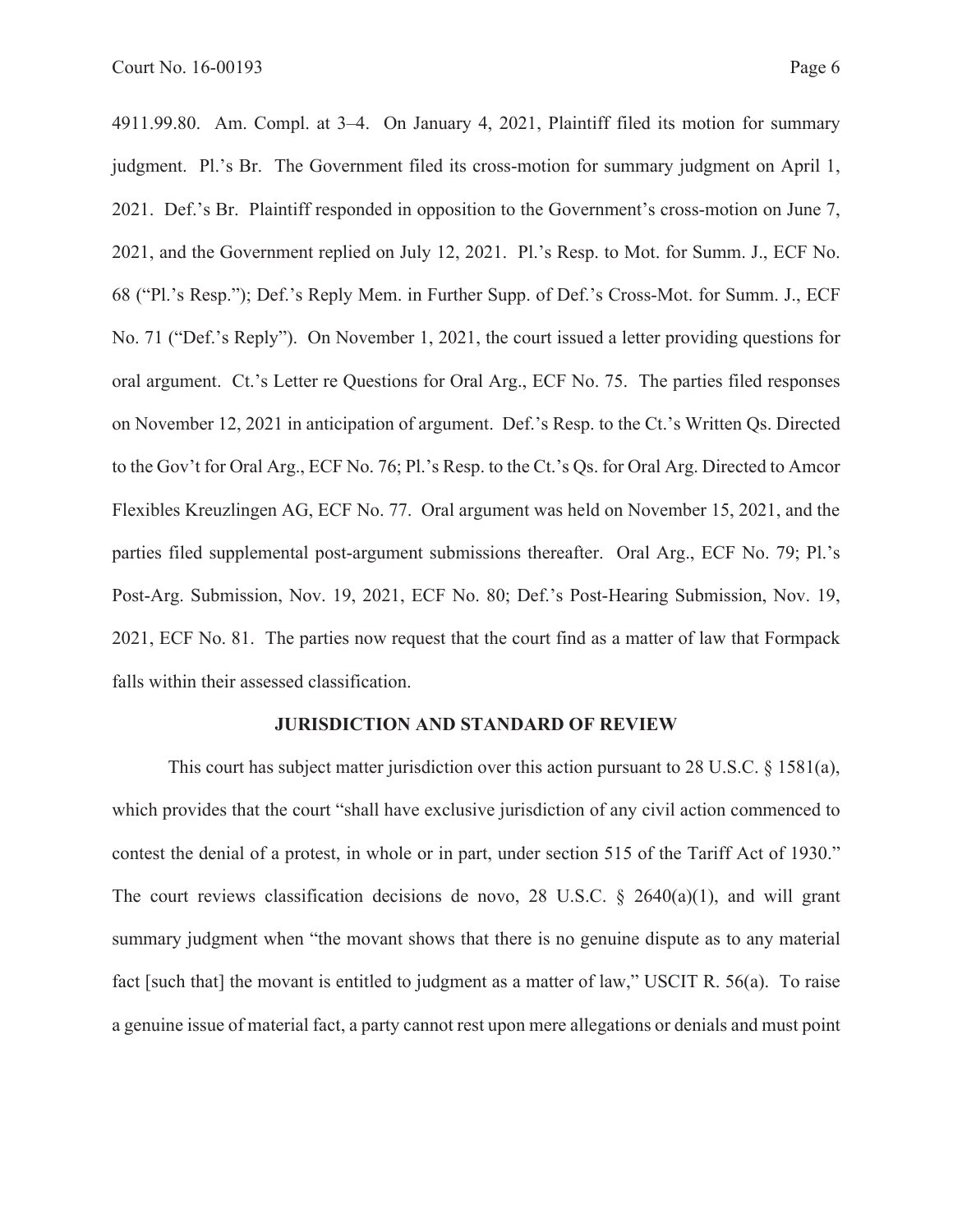to sufficient evidence for the claimed factual dispute so as to require resolution at trial. See Anderson v. Liberty Lobby, Inc., 477 U.S. 242, 248–49 (1986).

#### **DISCUSSION**

Plaintiff contends that: (i) pursuant to GRI 1, Formpack is properly classified as "other printed matter" under Subheading 4911.88.80; and in the alternative, (ii) if this court finds that the merchandise falls under Heading 7607, it should be classified within Subheading 7607.20.50 as "other" backed aluminum foil. By contrast, the Government argues that Formpack should be classified within Subheading 7607.20.10 as backed aluminum foil that is "[c]overed or decorated with a character, design, fancy effect or pattern."<sup>2</sup>

For the reasons stated below, the court concludes that Formpack is properly classified under Subheading 7607.20.50. Accordingly, the court grants Plaintiff's motion for summary judgment and denies the Government's cross-motion.

## *I. Formpack is Properly Classified Under Heading 7607, and Not Heading 4911.*

Plaintiff argues, citing Aero Rubber, that Formpack is properly classified under Heading 4911 because it features printing that is indispensable to its use, and its communicative purpose therefore predominates over its function as packaging materials. Pl.'s Br. at 24–28. Plaintiff further argues both that the Formpack has been "transformed" through printing from backed foil into printed matter, Pl.'s Resp. at 9–11, and that the Formpack materials are properly considered aluminum foil labels such that they would be excluded from Heading 7607, Pl.'s Br. at 30. The Government responds that while Formpack is printed, the "essence of the Formpack products at issue is the laminated aluminum foil which provides the environmental barrier that holds, protects

 $2$  As neither party currently supports classification under Heading 3921, under which the goods were entered, the court does not consider this classification further.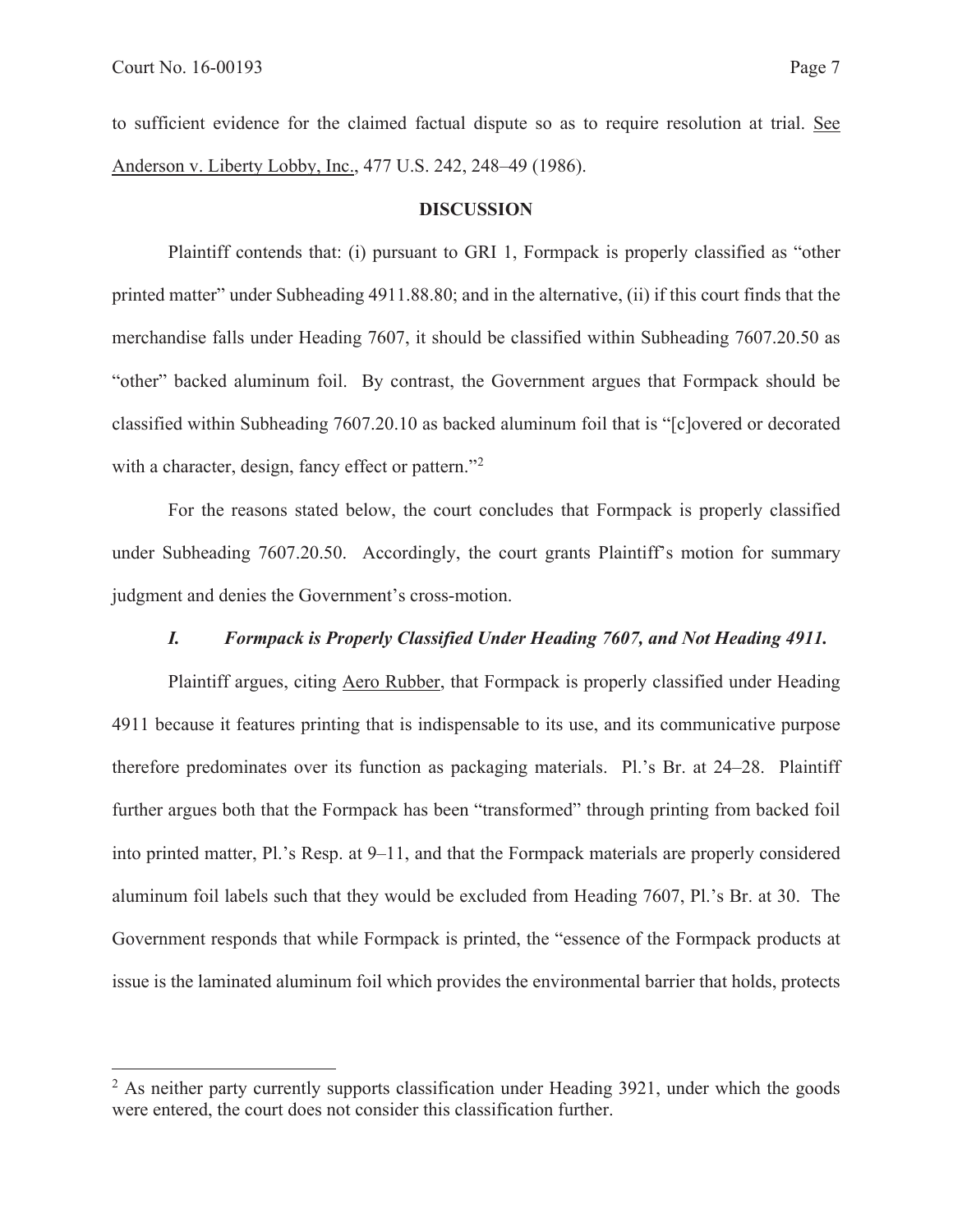and extends the shelf-life of the enclosed drug or diagnostic device." Def.'s Br. at 21. The court concludes that the printing on the Formpack materials at issue neither defines its essential nature and use, nor excludes it from classification as backed aluminum foil, and that printed Formpack is therefore properly classified under Heading 7607.

The court's previous decision in Amcor Flexibles Singen Gmbh v. United States, 44 CIT \_\_, 425 F. Supp. 3d 1287 (2020) ("Amcor Singen") is instructive. In Amcor Singen, the court considered a challenge to CBP's classification of a flexible aluminum foil packaging material - in fact, another type of Formpack, albeit not printed -- and determined that it was properly classified under Heading 7607. Id. at 1301, 1306. The question before the court is therefore whether the printing of product, brand, weight and usage instructions on the Formpack materials transforms merchandise otherwise classifiable as packaging material under Heading 7607 into "printed matter" within the ambit of Heading 4911. For the following reasons, it does not.

First, the law does not require classification under Heading 4911. Plaintiff's position that "whether or not printed" refers only to printing that is incidental to the use of the good relies on a misapplication of the court's decision in Aero Rubber. See Pl.'s Br. at 21; Aero Rubber, 389 F. Supp. 3d at 1302–03.<sup>3</sup> In Aero Rubber, the court found that silicon bands that bore a company's name and logo served a communicative purpose sufficient to bring them under Heading 4911. Id. at 1307–10. Plaintiff argues by analogy that its flexible packaging materials -- although used to package goods -- are also used to communicate critical information about the products contained in the package, and therefore likewise fall within the ambit of Heading 4911. Pl.'s Br. at 27; Pl.'s Resp. at 40. In so doing, Plaintiff argues that, under Aero Rubber, the test for determining whether

<sup>&</sup>lt;sup>3</sup> This is not to say that printing could never render aluminum foil properly classifiable under Heading 4911 -- simply that such printing would be subject to a different standard than that set forth in Note 2 to Section VII.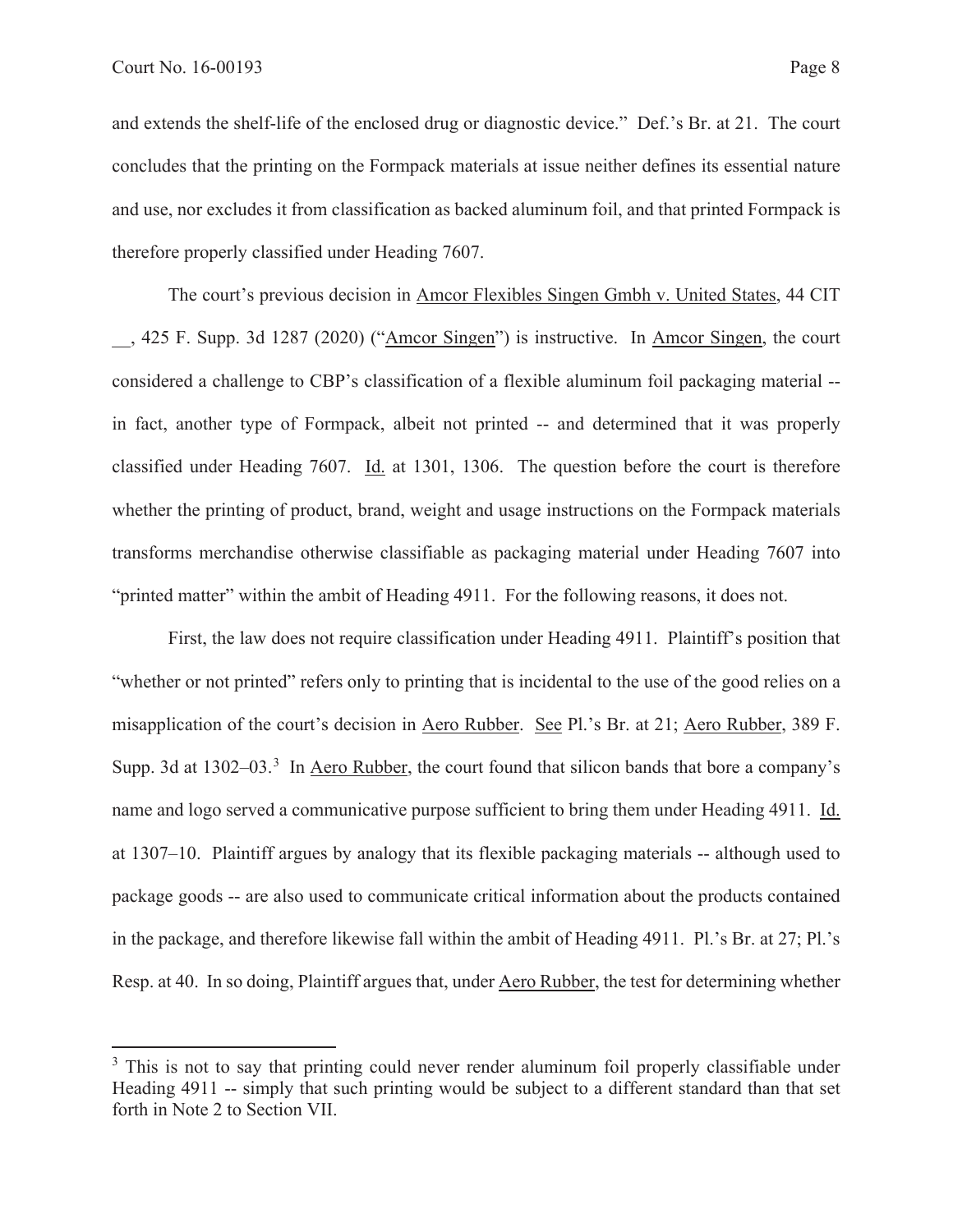the subject packaging materials are "printed matter" is simply whether the printing is "merely incidental to the primary use of the goods." Pl.'s Resp. at 10 (citing Aero Rubber, 389 F. Supp. 3d at 1303). Plaintiff is incorrect. The "merely incidental" standard is not applicable to the Formpack material at issue here because it is drawn from a section note that applied only to a particular subset of goods; namely, "plastics, rubber and articles thereof." Aero Rubber, 389 F. Supp. 3d at 1303. Accordingly, Aero Rubber's classification of printed plastic articles does not suggest that any article with printing "not merely incidental" to its primary use must be classified as "printed matter" under Heading 4911 -- merely that plastic and rubber articles with nonincidental printing constitute printed matter. Plaintiff's foil packaging materials are therefore not implicated.

Second, the Chapter 76, Note 1(d) priority rule does not prevent classification under Heading 7607. In relevant part, this rule states that:

Headings 7606 and 7607 apply, inter alia, to plates, sheets, strip and foil with patterns (for example, grooves, ribs, checkers, tears, buttons, lozenges) and to such products which have been perforated, corrugated, polished or coated, provided that they do not thereby assume the character of articles or products of other headings.

Alcan Food Packaging, 771 F.3d at 1368. Plaintiff contends, relying on Alcan Food Packaging, that because the Formpack materials otherwise classifiable under Heading 7607 have undergone further processing causing them to "assume the character of articles or products of other headings" -- i.e., of printed matter -- Note 1(d)'s priority rule requires that they be classified *as* printed matter under Heading 4911. Pl.'s Resp. Br. at 12–13. Plaintiff is incorrect. In this case, unlike Alcan Food Packaging, the printing has not caused the flexible packaging materials to assume the character of Heading 4911's printed matter. As the court has previously noted, to take on some characteristics or properties of another heading is not to "assume the character" of that heading in such a way as would trigger the priority rule. Amcor Singen, 425 F. Supp. 3d at 1301. The court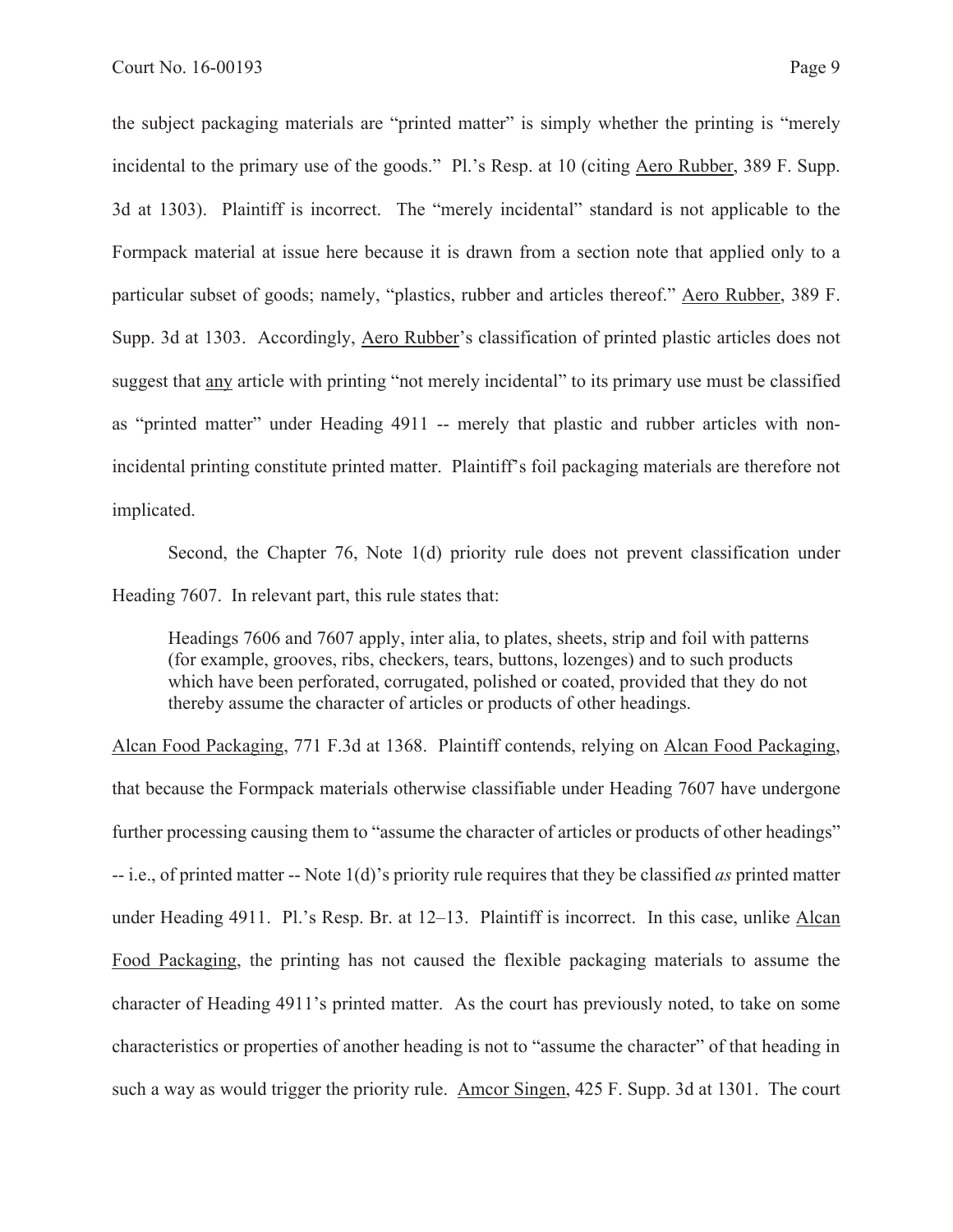therefore concludes that for Formpack to "assume the character" of printed matter, the process of printing information on the backed aluminum foil would have to alter the product so significantly that the printed component "subsume[s] the foil -- to the point where the good could no longer be described as foil." Id. That is not the case here. 4

Finally, the Formpack materials before the court are not, as Plaintiff argues, "printed aluminum foil labels" such that they are excluded from Heading 7607 and properly classified under Heading 4911. Pl.'s Br. at 30. The ENs to Heading 7607 state that the heading does not cover "printed aluminum foil labels being identifiable individual articles by virtue of the printing." EN 76.07(c); Pl.'s Br. at 17, Ex. 22. A "label" is, according to Merriam Webster, "a slip (as of paper or cloth) inscribed and affixed to something for identification or description." Label, Merriam Webster, https://www.merriam-webster.com/dictionary/label (last visited Feb. 18, 2022). A label does not ordinarily contain the item it identifies, but rather is affixed, applied, or otherwise attached to the item to "identif[y] or descri[be] it." Id. While the Formpack materials are printed and constructed of aluminum foil, they are not affixed to the items they identify or describe. See Pl.'s Br. at 4–5. Rather, they are rolls of printed foil "used to package pharmaceutical products" ranging from pills to medical devices, and therefore surround and contain the identified products. Id. at 4. Accordingly, given the ordinary meaning of "label," this argument, too, is rejected.

<sup>&</sup>lt;sup>4</sup> The Government also argues that Note 1(d) does not apply because "perforated, corrugated, polished or coated" is a finite list of processes, which does not include printing. Def.'s Br. at 25. While Amcor counters by pointing out that the Flexalcon at issue in Alcan Food Packaging did not fit within one of these enumerated processes and yet Note 1(d)'s priority rule still applied, Pl.'s Resp. at 14, the Government responds that a foil product laminated with plastic -- like the product at issue in Alcan Food Packaging -- is "coated" such that Note 1(d)'s priority rule was applicable. Def.'s Reply at 7–8. Plaintiff further responds by pointing to the Chapter 72 General ENs to support the proposition that "coating" could also encompass "surface printing." Pl.'s Resp. at 14. Ultimately, because the court finds that the subject merchandise does not "assume the character" of printed matter, this line of argument is not persuasive.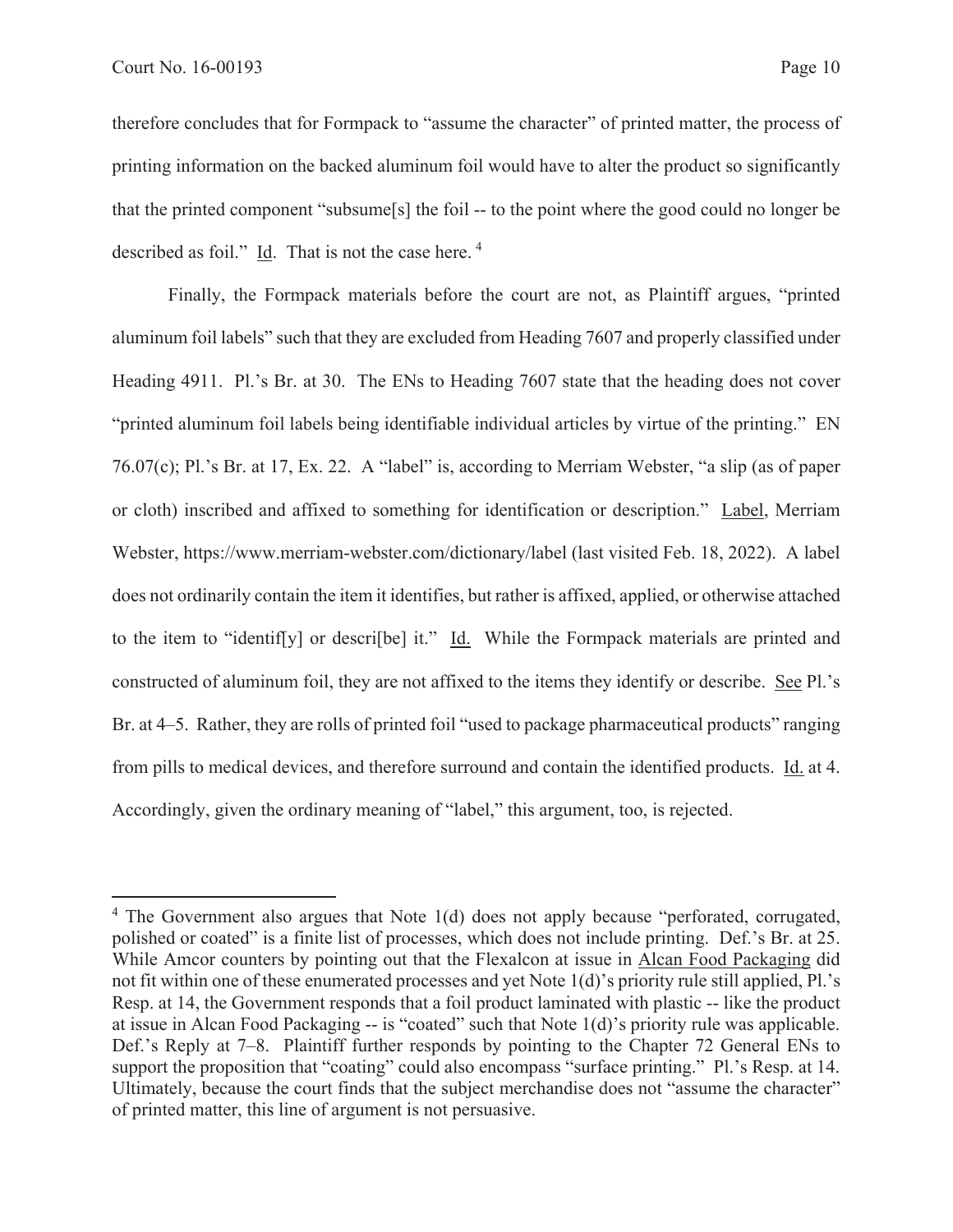The court finds persuasive the reasoning set out in Amcor Singen, and concludes that the printed Formpack at issue is properly classified under Heading 7606. Considering the "essential nature" of the non-printed Formpack under GRI 3(b), the Amcor Singen court found that the aluminum foil portion of Formpack "imparts a defining characteristic that is fundamental to its commercial identity." 425 F. Supp. 3d at 1305 (citing Swimways Corp. v. United States, 42 CIT \_\_, \_\_, 329 F. Supp. 3d 1313, 1323 (2018)). The court there went on to state that the "ability [of the Formpack] to isolate the contents of the blister package from its external environment is the precise feature that is sought by customers when selecting blister package material." Id. Even though Formpack's plastic backing "impart[ed] critical functions" to the foil, the Amcor Singen court concluded that the flexible aluminum foil was ultimately more fundamental, and more essential, to the packaging material because it was the foil which ultimately provided the impermeable barrier required in pharmaceutical packaging. Id. at 1305–06. Here again, even though the court acknowledges that "Amcor's customers could not use [Formpack] without the printing" and that "[i]f the printing were wrong or damaged, Amcor's customers would reject the product," the court finds that the essential function of Formpack is to provide an impermeable protective barrier for the packaging of pharmaceutical products, not to label those products. Pl.'s Br. at 6. Although Formpack's plastic coating and specific printing are no doubt required by Plaintiff's customers, they do not change the essential nature of the merchandise such that printed Formpack no longer constitutes backed aluminum foil subject to Heading 7607.

## *II. Formpack is properly classified under Subheading 7607.20.50.*

Having found that Formpack is properly classified under Heading 7607, the court next considers which subheading within 7607 is appropriate. Anticipating that its argument for classification under Heading 4911 might be rejected, Plaintiff argues in the alternative that its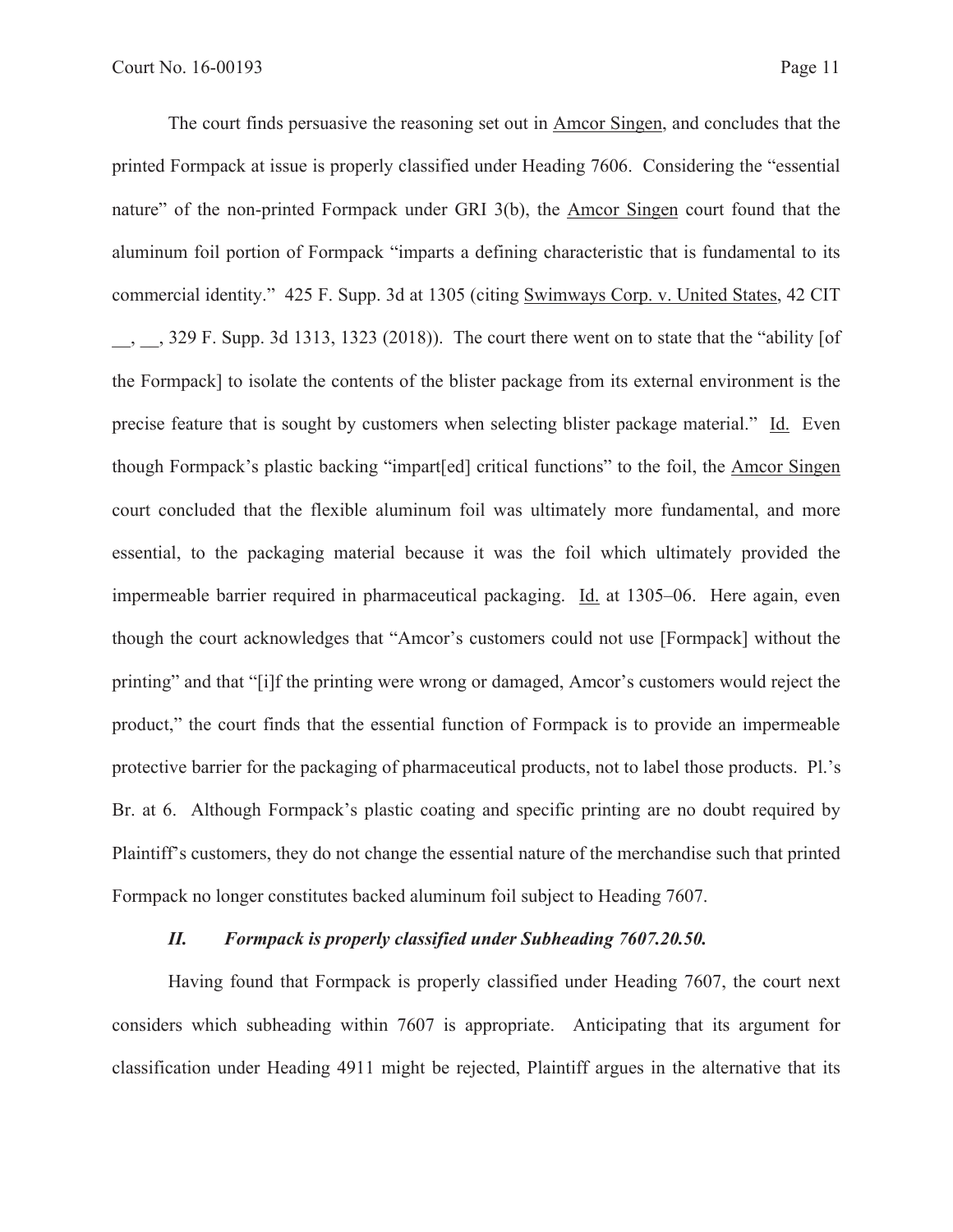flexible packaging materials should be classified as "other" backed aluminum foil under Subheading 7607.20.50, which encompasses:

|                                               | 7607 Aluminum foil (whether or not printed, or |  |  |
|-----------------------------------------------|------------------------------------------------|--|--|
|                                               | backed with paper, paperboard, plastics or     |  |  |
| similar backing materials) of a thickness     |                                                |  |  |
| (excluding any backing) not exceeding 0.2 mm: |                                                |  |  |
|                                               |                                                |  |  |
| 7607.20                                       | Backed:                                        |  |  |

Pl.'s Br. at 3. Subheading 7607.20.50 is a "basket" or residual provision, meaning it is "intended as a broad catch-all to encompass the classification of articles for which there is no more specifically applicable subheading." EM Indus., Inc. v. United States, 22 CIT 156, 165, 999 F.Supp. 1473, 1480 (1998). The Government, on the other hand, argues for a such a specific subheading -- Subheading 7607.20.10 -- which encompasses:

7607.20.50 Other ........................................... free

| 7607 | Aluminum foil (whether or not printed, or     |
|------|-----------------------------------------------|
|      | backed with paper, paperboard, plastics or    |
|      | similar backing materials) of a thickness     |
|      | (excluding any backing) not exceeding 0.2 mm: |

| 7607.20    | Backed:                                                                                |
|------------|----------------------------------------------------------------------------------------|
| 7607.20.10 | Covered or<br>decorated with<br>a character,<br>design, fancy<br>effect or pattern3.7% |

Def.'s Br. at 15.

As no other specific subheadings exist under the broader "backed aluminum foil" subheading of 7607.20, the question before the court is whether the flexible packaging materials at issue are "covered or decorated with a character, design, fancy effect or pattern." If so, Subheading 7607.20.10 is the correct classification; if not, the merchandise falls by default into Subheading 7607.20.50. Because the key terms of 7607.20.10 are not defined in the HTSUS or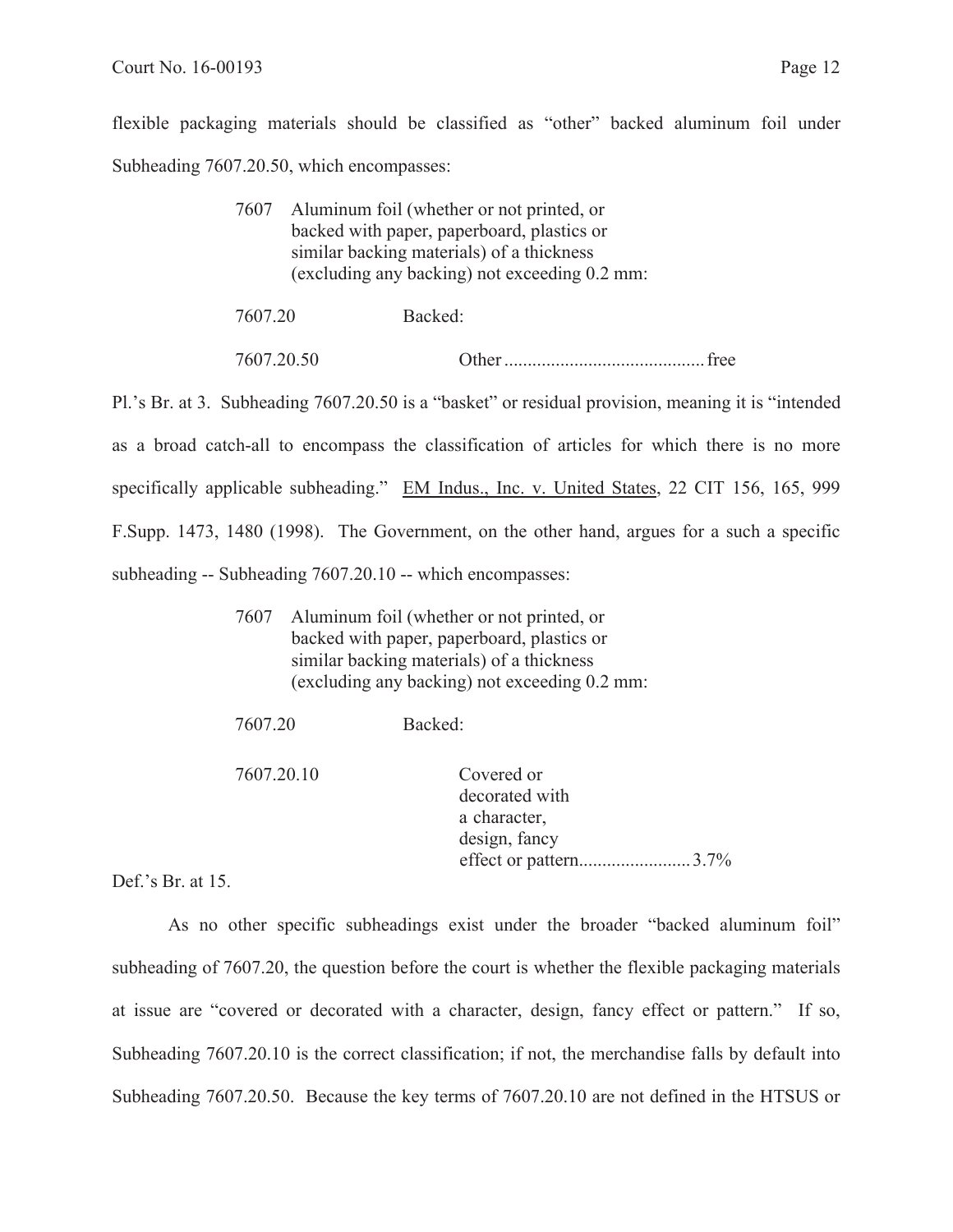the ENs, the court must define the terms for itself. To define HTSUS tariff terms, the court relies on its own understanding of the terms and may also "consult lexicographic and scientific authorities, dictionaries, and other reliable information sources." Carl Zeiss, Inc., 195 F.3d at 1379.

Plaintiff and its expert witness argue persuasively that in light of 7607.20.10's language and the relevant chapter and heading notes, the subheading is meant to include only printing that is decorative in nature, and not communicative text. Pl.'s Br. at 32–38, Ex. 8:57–52; Pl.'s Resp. at 24–25. Whether or not the products are "covered" by printing, the printed component cannot be described as "a character, design, fancy effect or pattern" as contemplated by Subheading 7607.20.10. 5 For this reason, the court concludes that Formpack is properly classified under Subheading 7607.20.50.

In so doing, the court rejects the Government's contention that the printing on the Formpack at issue represents a repeating "design" or "pattern" that "covers" or "decorates" the products. Def.'s Resp. at 14. First, that printing may reflect "an underlying scheme" is not sufficient to render it a design or pattern. Def.'s Br. at 32 (quoting Design, Merriam-Webster, https://www.merriam-webster.com/dictionary/design (last accessed February 18, 2022)). Any printed material must be designed before it is printed; however, having been designed is not the same as being "a design," as contemplated by the subheading.

<sup>&</sup>lt;sup>5</sup> The court finds it self-evident that the products are not "decorated" because their printed component is intended to convey essential information, not to ornament the foil. Decorated, Merriam-Webster, https://www.merriam-webster.com/dictionary/decorated (last accessed February 18, 2022); see Pl.'s. Br. at 34–36. The court is less convinced that "covered" means "totally covered by ink with no nonimage space," as Plaintiff and its expert witness allege. See id. at 33–34 (citing Ex. 11:20). Nevertheless, as Plaintiff succeeds on the former argument, the latter need not be addressed at this time.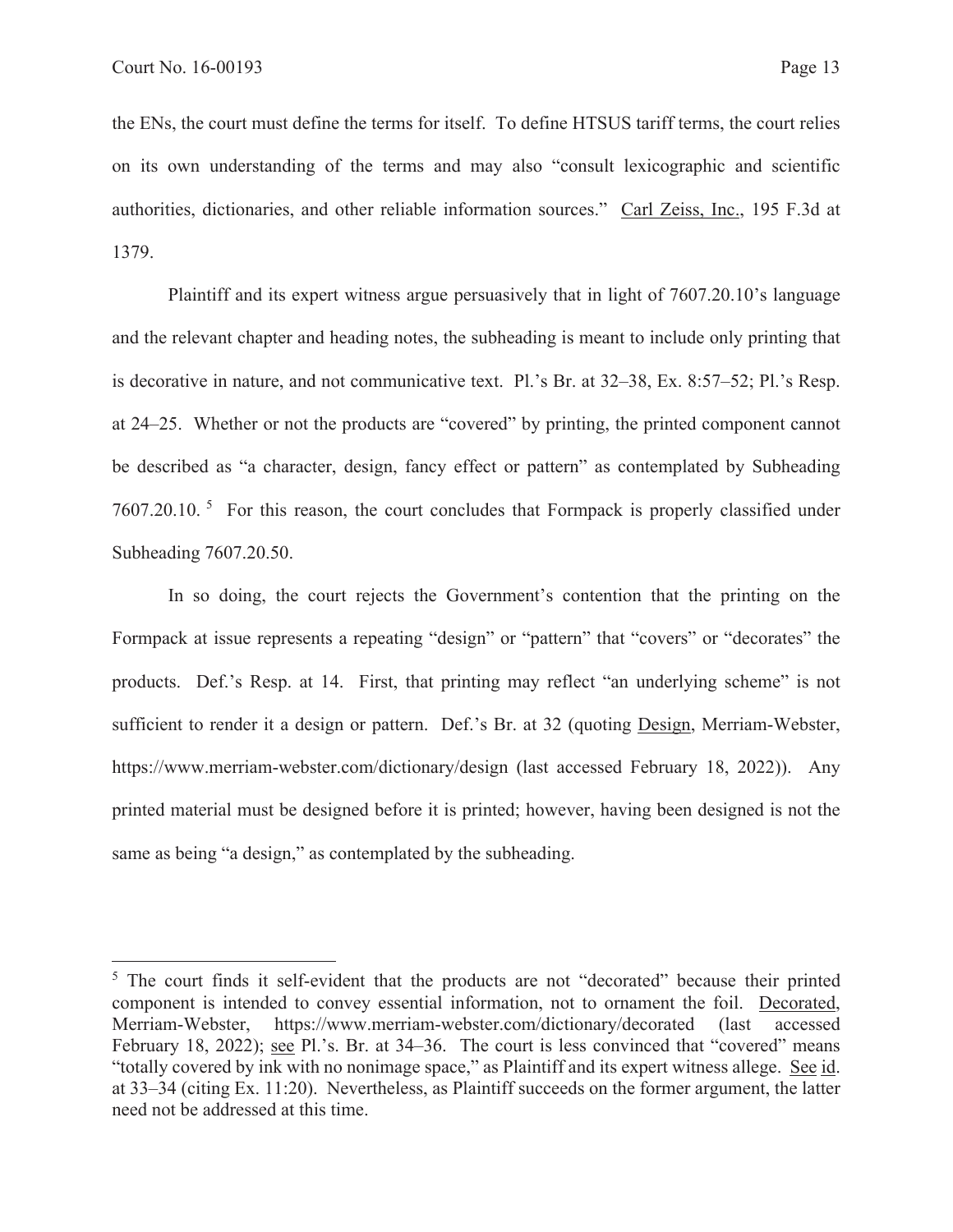Second, the example patterns enumerated by Note 1(d) to Chapter 76 -- specifically, "grooves, ribs, checkers, tears, buttons, lozenges" -- each involve repeating geometric or abstract designs that are decorative in nature, and bear little similarity to repeating blocks of informative text. Note 1(d) to Chapter 76. Indeed, the note goes on to separately address foil with functional alterations, such as perforations, which might conceivably repeat across a foil sheet but are nevertheless not listed as patterns. Id. Thus, although the Government maintains that the repetition of product information across the uncut roll on which the packaging materials are printed and imported represents a pattern, Def.'s Resp. at 14, the court agrees with Plaintiff that "pattern" and "design," as contemplated by Subheading 7607.20.10 do not encompass such labeling information, see Pl.'s. Br. at 38. The information printed on the subject merchandise is repeated to facilitate efficient production, and not to create a design or pattern. Id. Indeed, as Plaintiff notes, the Formpack is intended specifically to be cut into "individual packages such that each package conveys the printed information," rather than used in such a way that the printed information is repeated more than once. Pl.'s Br. at 4.

Third, the court is not persuaded that the Formpack at issue is "covered" with a "character" or "characters" simply because the repeating blocks of informative text themselves consist of "printed or written letters or symbols." Def.'s Resp. at 13. While, as a general interpretive principle, words in the singular should be read to encompass the plural, this is not the case where "context indicates otherwise." Niz-Chavez v. Garland, 141 S.Ct. 1474, 1482 (2021). The context does so here. Not only do the example patterns listed in Note 1(d) suggest that "pattern" is intended to refer to decorative patterns in the chapter broadly, but the other categories provided in Subheading 7607.20.10 -- design, fancy effect or pattern -- are decorative rather than functional in nature. Reading "character" to refer to a single, repeating, decorative character, and not to a series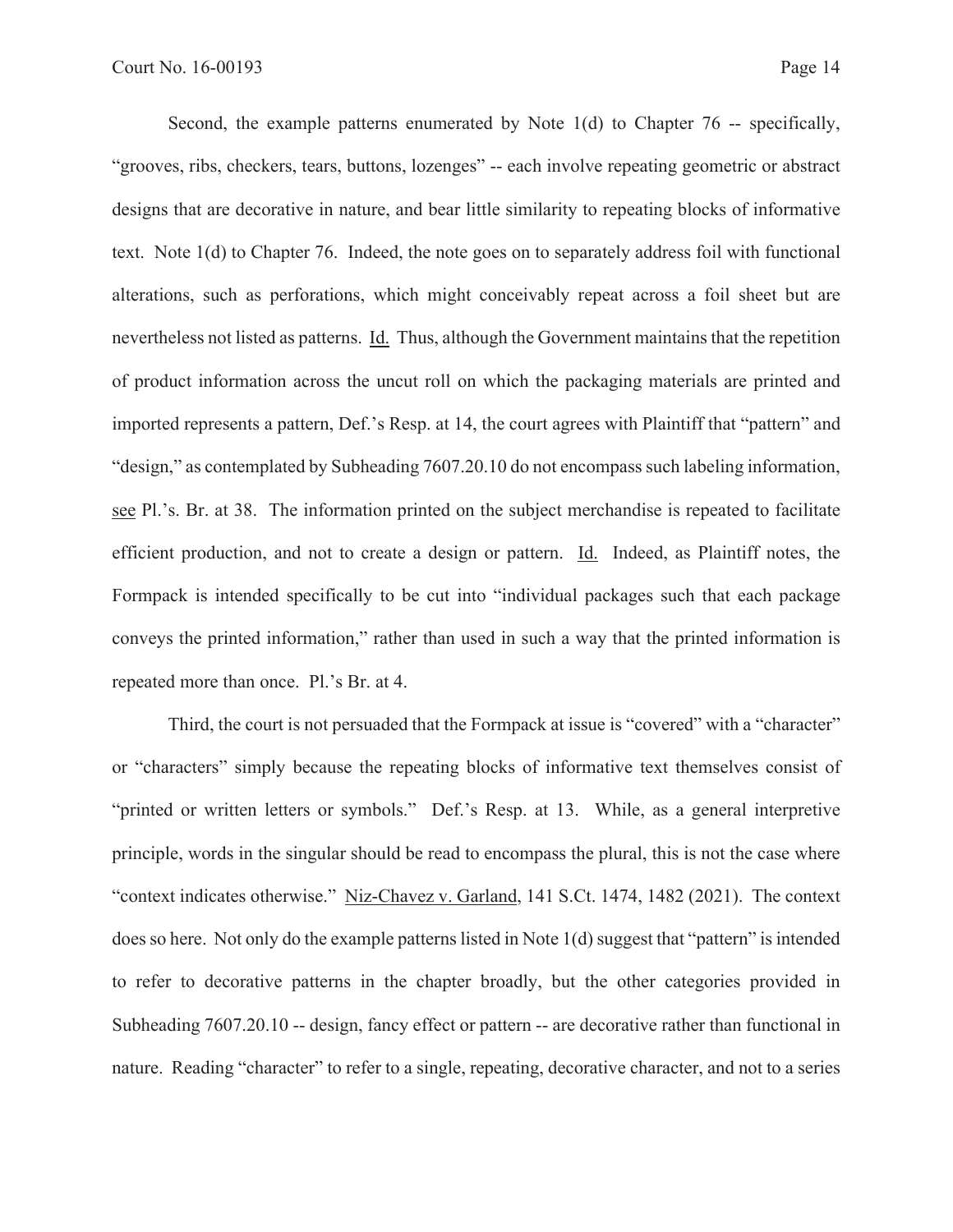of characters comprising informative text, is therefore strongly suggested by the context of the provision and the chapter as a whole.

Finally, the "whether or not printed" language in the main heading is significant. The fact that this phrase appears in the main heading, while the word "printed" does not appear anywhere in Subheading 7607.20.10, suggests that some but not all printed foil falls within this subheading. As the Government notes, printed foil could avoid classification under 7607.20.10 by featuring a singular trademark or lot number upon an otherwise blank roll. See Def.'s Post Hearing Submission at 1–2. However, anything beyond a singular symbol or number seems, under the Government's proposed reading, to result in classification under Subheading 7607.20.10 as foil printed with a pattern and "covered" by printing appearing "here and there" across the roll. The court finds this proposed reading of Subheading 7607.20.10 to be overly broad. While foil covered with a decorative design -- such as novelty kitchen foil -- would certainly fall within the terms of 7607.20.10, foil that is simply printed with informative product information -- such as the flexible packaging materials in this case -- does not. Therefore, as it cannot qualify within the morespecific subheading of 7607.20.10, Formpack is properly classified under the residual subheading: 7607.20.50.

#### **CONCLUSION**

For the reasons set forth above, the court finds that Formpack is properly classified under Subheading 7607.20.50. The court accordingly grants Plaintiff's motion for summary judgment and denies the Government's cross-motion.

**SO ORDERED.** 

*/s/ Gary S. Katzmann*  Gary S. Katzmann, Judge

Dated: February 22, 2022 New York, New York